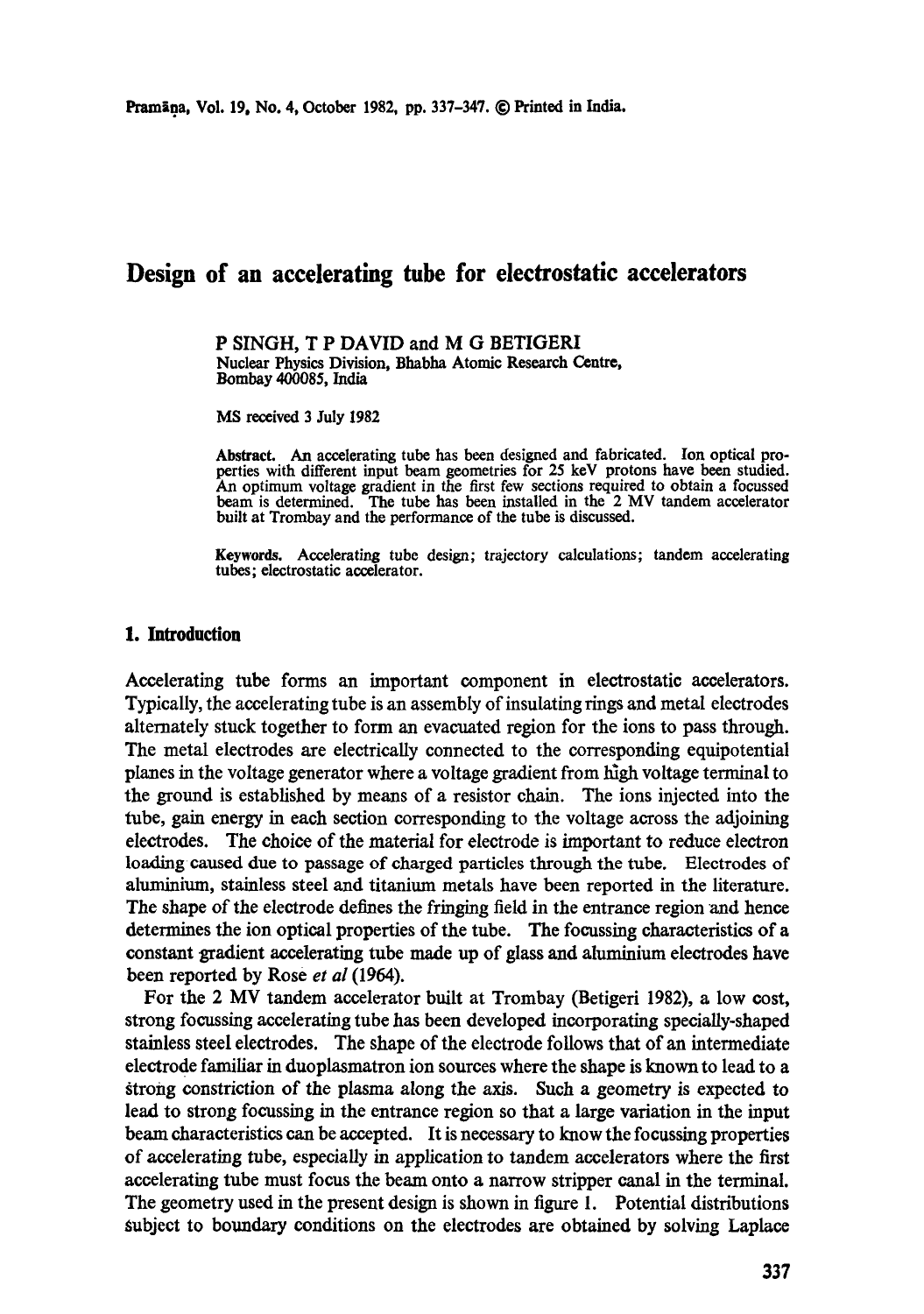

Figure 1. A'typical section of the accelerating tube.

equation  $(\S 2)$ . The calculations have been done for two sets of boundary conditions on the electrodes. In one set, the voltages on the first few electrodes are adjustable thus providing a varying potential gradient. In the second set a constant potential gradient of 40 kV per section is assumed. The trajectory calculations for the two sets of boundary conditions on electrodes are discussed in  $\S$  3. Two accelerating tubes, one for the low energy end and the other for the high energy end with 50 sections in each tube have been assembled for the 2 MV tandem accelerator. The details of assembly and the performance of the tube are discussed in  $\S 4$ .

# **2. Potential calculations**

For an accelerating tube with Z.axis along the tube, cylindrical symmetry exists. In such a case the potential distribution is given by

$$
\frac{\partial^2 V}{\partial Z^2} + \frac{1}{r} \frac{\partial}{\partial r} \left( r \frac{\partial V}{\partial r} \right) = -4\pi \rho.
$$

The term on the right side is due to space charge. The potential drop from the axis to the beam edge due to space charge (Wilson and Brewer 1973) arising out of  $100 \mu A$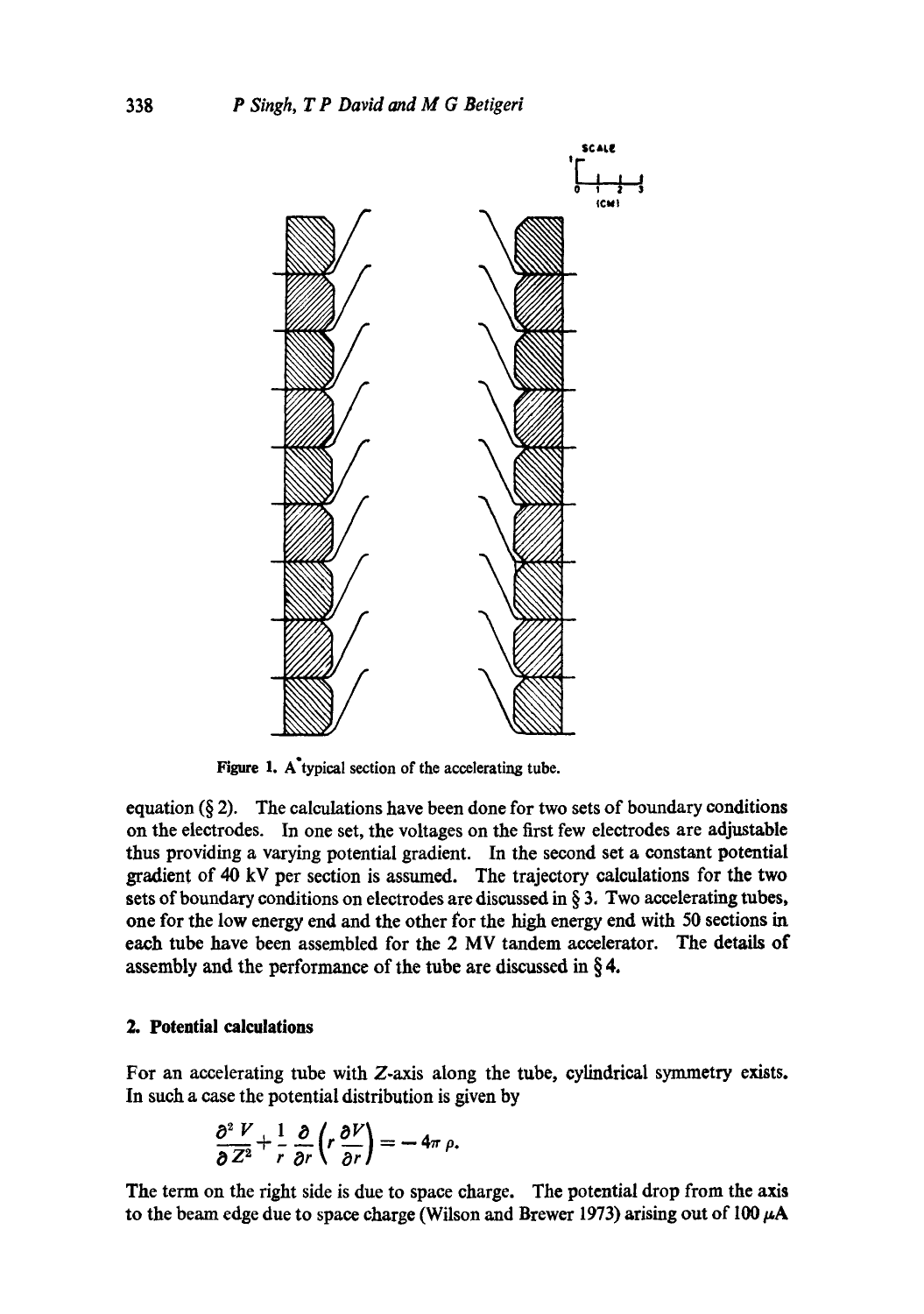proton beam is calculated to be 0.3 volt. Hence the effects due to space charge **are**  neglected and the resulting Laplace equation (by equating the right hand term to zero in the above equation) is solved. The potential distribution in the desired region is numerically obtained by replacing Laplace's equation by a suitable difference formula. Details regarding the method of computation are given by Rose *et al* (1964). The present calculations differ from Rose *et al* (1964) only in the treatment of singularity at  $r=0$ . Using Hospital's rule the Laplace's equation can be written in the form

$$
\frac{\partial^2 V}{\partial Z^2} + 2 \frac{\partial^2 V}{\partial r^2} = 0,
$$

which can be converted into a difference formula

$$
V_{m+1,n}-2V_{m,n}+V_{m-1,n}+2(V_{m,n+1}-2V_{m,n}+V_{m,n-1})=0.
$$

The expression can be rewritten in view of the cylindrical symmetry as

$$
V_{m,n} = \frac{V_{m+1,n} + V_{m-1,n} + 4V_{m,n+1}}{6}
$$

The potential  $V_{m,n}$ , refers to the potential distribution in the plane (Z, r) at nodal points *(mh, nh) in* terms of a mesh spacing h.

A computer program TANDEM (Singh *et a11977)* is used to calculate the potential at each point of the mesh. The electrode shape is approximated such that it lies on the mesh points. A mesh size of 1 mm is chosen so that electrode boundaries coincide with mesh lines thus avoiding the complexity of difference formulae for numerical solution near the boundary. The effect of this approximation is felt maximum near the electrode tips only. The iteration procedure is continued till the error  $\epsilon = (V_{n-1} - V_n)/V_n$  becomes less than 0.008; here  $V_n$  and  $V_{n-1}$  are potentials at any point after nth and  $(n - 1)$ th iterations respectively.

The program calculates potential at each point for two sets of boundary conditions on the electrodes. In one set, a varying potential gradient is established such that a singly charged particle gains an energy of 10 keV in the first two sections, 20 keV in the third section and later on 40 keV per section for the remaining tube (figure 2).



Figure 2. Potential distribution for the varying potential gradient case. Potentials are in kV.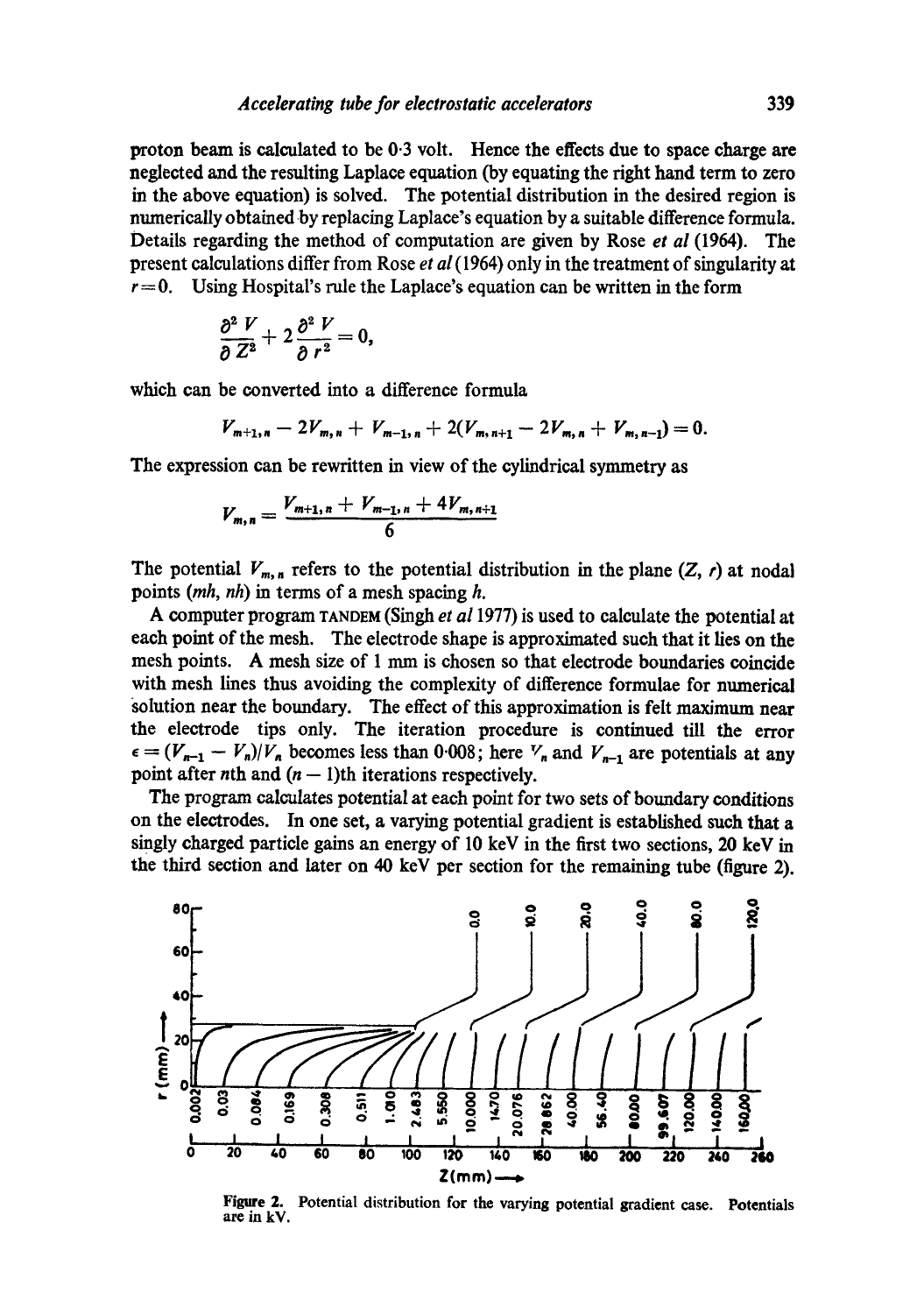In the second set, a constant potential gradient of 40 kV per section is assumed (figure 3). The origin of the coordinate system for the accelerating tube geometry has been fixed at 100 mm from the tip of the first electrode on the assumption that the ion beam can be focussed onto the origin by suitable voltage ratios of the electrodes of an Einzel lens. Therefore the beam entering the drift space between the origin and the grounded first electrode is diverging. The potential distributions obtained for the two sets of boundary conditions are shown in figures 2 and 3.

#### **3. Trajectory calculations**

The calculations of ion-trajectories in the accelerating tube involve solution of equations of motion of charged particles in electrostatic field:

$$
F_Z = - e_i \frac{\partial V}{\partial Z};\ F_r = - e_i \frac{\partial V}{\partial r}.
$$

The exact formulation of the problem is given by Klemperer and Barnett (1971). A programme TANRAY (Singh *et al* 1977) has been used to trace ion trajectories for the two sets of boundary conditions on the electrodes mentioned before. The trajectories of 25 keV protons starting from  $Z=0$  with different  $(r, \theta)$  values corresponding to realistic input beam configurations have been calculated and are shown in figure 4 and figure 5 for the two sets of boundary conditions on the electrodes respectively. The effect of entrance region on a parallel beam  $(Z=0, \theta=0, \text{ different } r\text{'s})$  has been studied in the case of the two potential distributions and are shown in figure 6 and figure 7 respectively. As expected, the focussing properties of the tube are mainly determined by the fringing field. It is to be noted that all trajectories do not cross the Z-axis at the same point in figures 6 and 7. Such a spread in focal lengths can be identified with the spherical aberration parameter familiar in the optical system. For paraxial rays the focal length increases with  $r$  (figure 8), which corresponds to negative spherical aberration for the accelerating tube. The results indicate that, in all respects, it is satisfactory to maintain varying gradient at the electrodes. The calculations indicate that the accelerating tube can handle large variations in the input beam emittance, but still leads to a focussed beam at the stripper canal.



Figure 3. Potential distribution for the constant potential gradient case. **Potentials**  are in kV.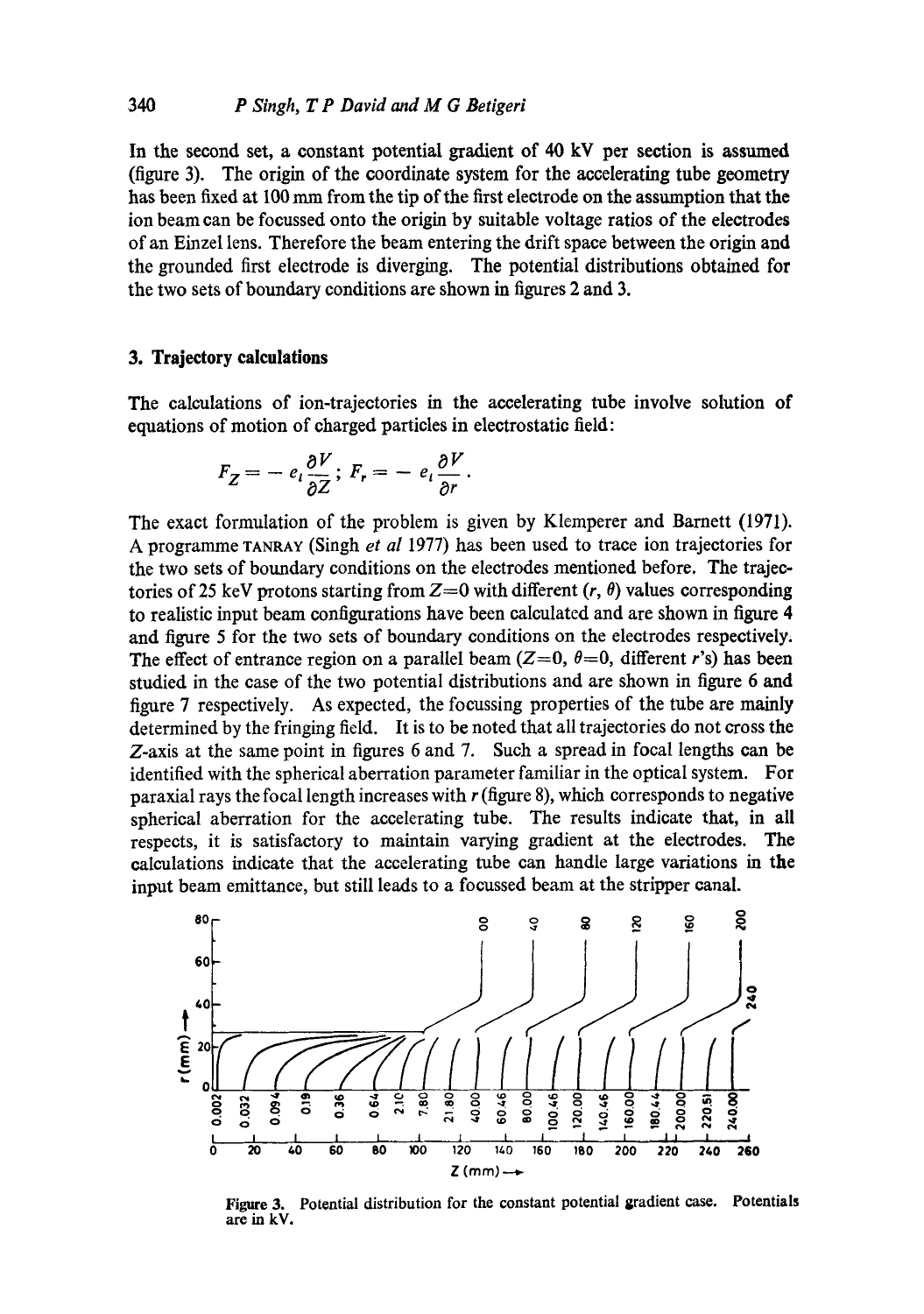

**Figure 4.** Trajectories for different input parameters  $(r, \theta)$  of 25 keV protons in the **ease of varying potential gradient accelerating tube.** 



**Figure 5.** Trajectories for different input parameters  $(r, \theta)$  of 25 keV protons in the **case of constant potential gradient accelerating tube.** 

**In a tandem accelerator, a beam of negatively-charged particles undergoes charge exchange process at the stripper canal in the terminal. The positively charged particles enter the second accelerating tube with higher incident energy than the particles entering the first tube and under the influence of an uniform electrostatic field, are accelerated to travel along a parabolic path. Under such an assumption, the ion trajectories are calculated using classical equations of motion. The calculations predict a circular cross-section of 1.4 mm diameter at the exit of the second tube for protons. For heavy ions, the trajectory calculations have been done for A =40 ions and the calculations predict a reduction in the size of the emergent beam as a function of the charge state (figure 9).** 

#### **4. Construction and performance**

**The accelerating tubes for the 2 MV tandem accelerator consist of a periodic repetition of an 'Index' glass ring of dimensions, outer diameter 127 ram, internal diameter 82 ram, thickness 25 mm and a stainless steel electrode of dimensions outer diameter**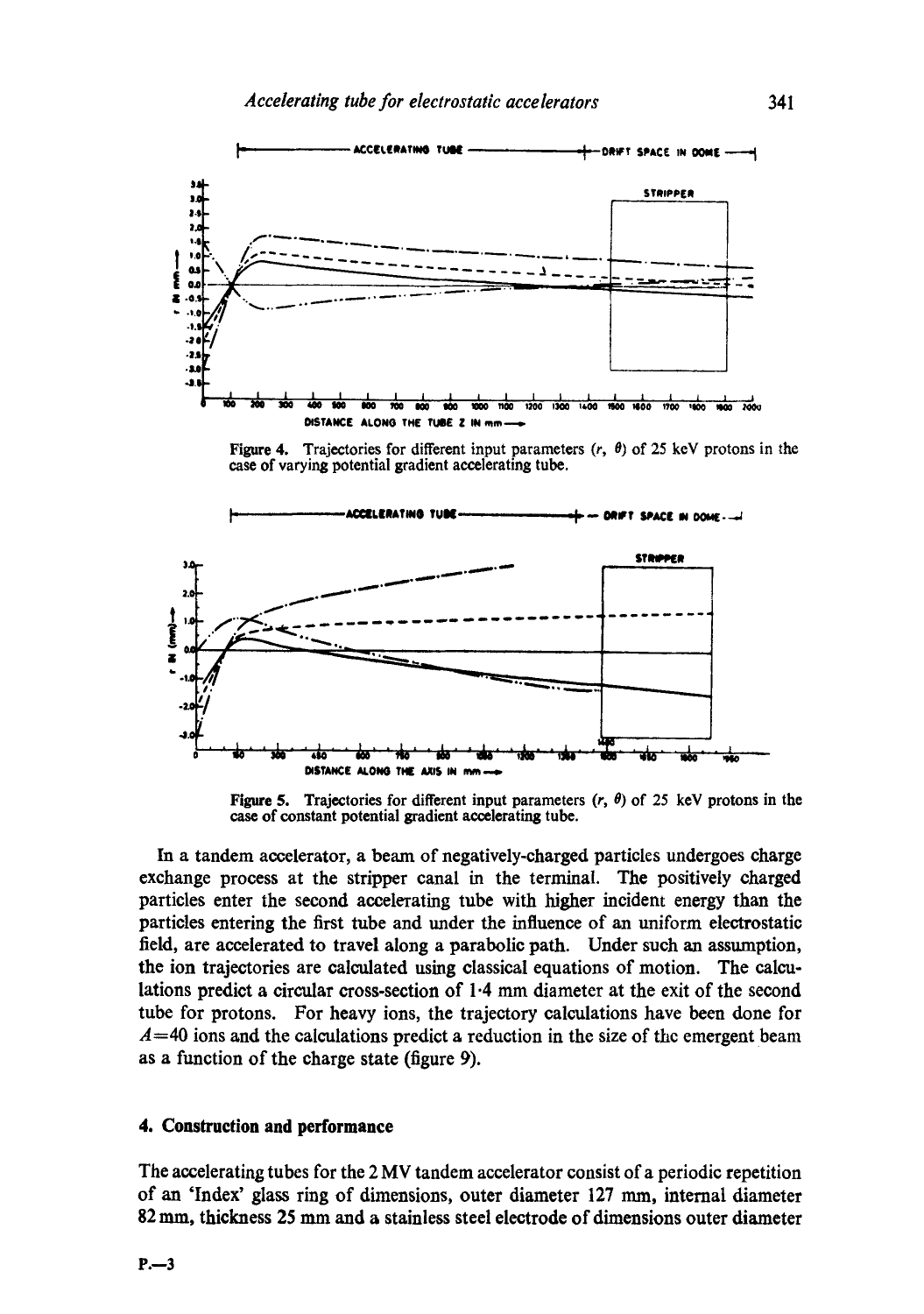

Figure 6. Trajectories of parallel beam of 25 keV protons in the entrance region for varying potential gradient case.



Figure 7. Trajectories of parallel beam of 25 keY protons in the entrance region for constant potential gradient case.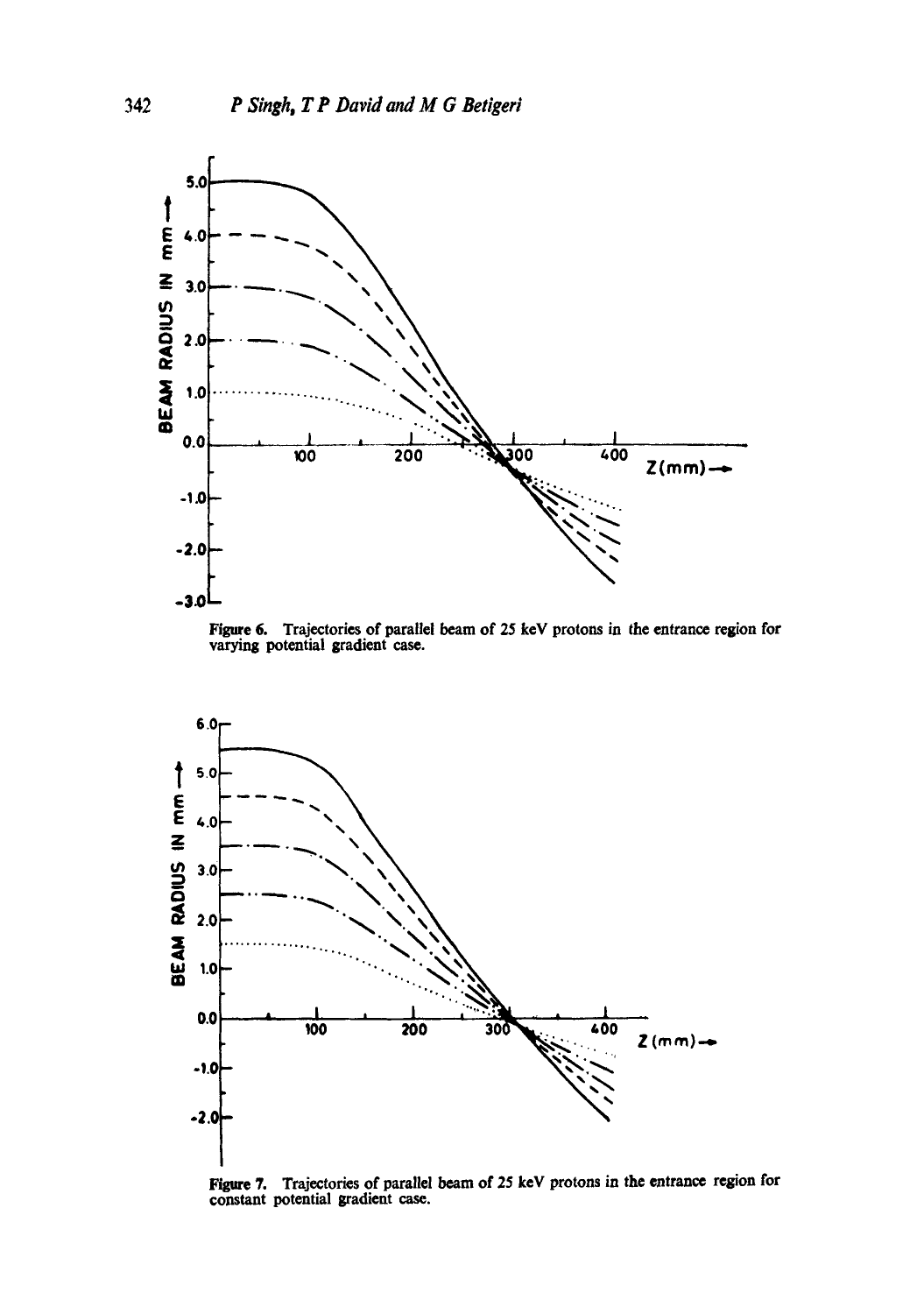

Figure 8. Focal length for parallel trajectories with different r's for (a) varying potential gradient case (b) constant potential gradient case (For discussion see text).



Figure 9. Beam radius of  $A = 40$  ions (at the exit of the second tube) as a function of its charge state after stripper.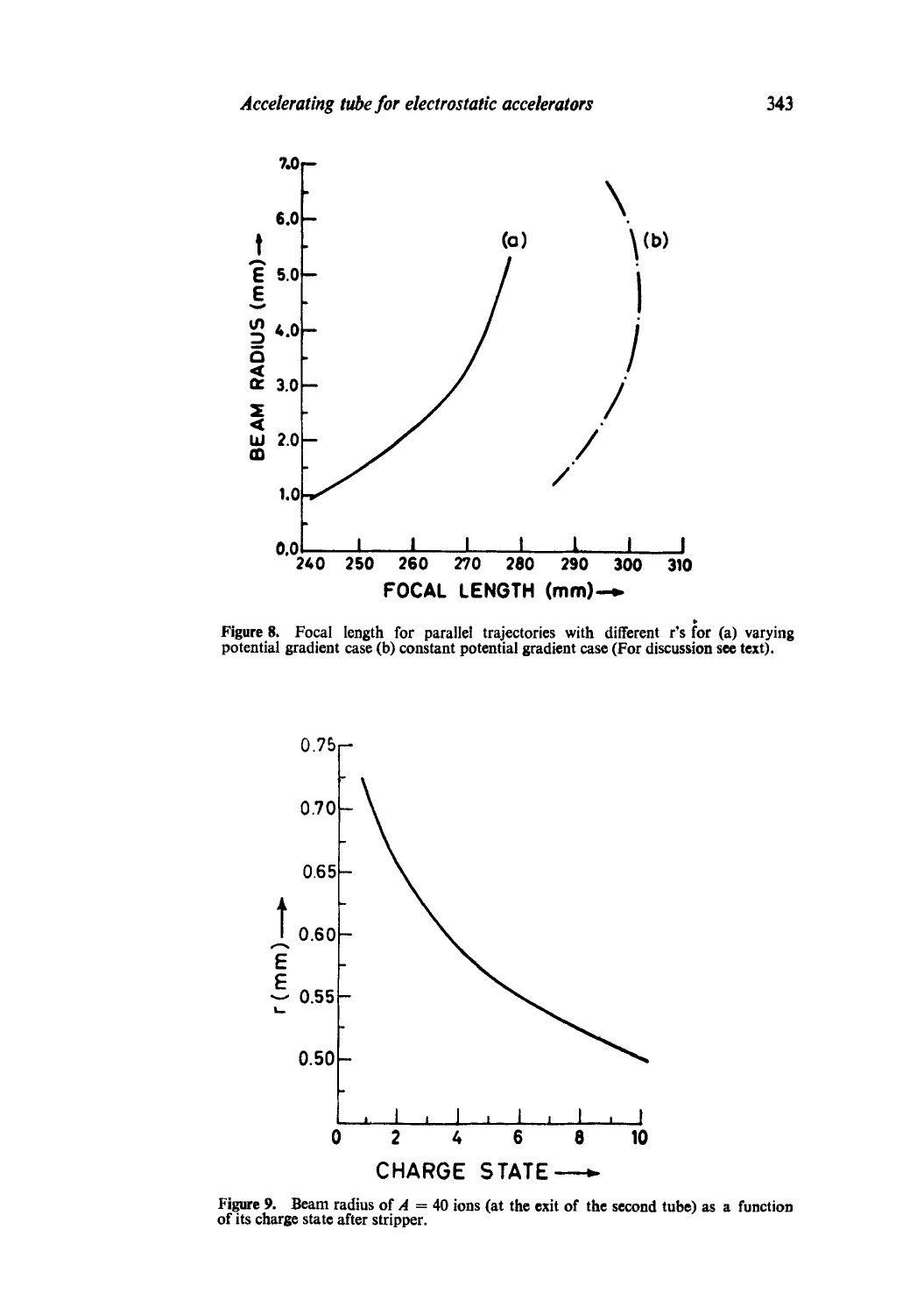140 mm, internal diameter 50 mm, thickness 0.8 mm (figure 10) glued together with araldite. The 'index' glass used in the tube has been tested for surface leakage under controlled humidity condition  $(RH = (48 \pm 5)\%$  and temperature  $(25 \pm 1)\degree$ C). The surface resistance was found to be  $\sim 8000 \text{ M}\Omega$  at 10 kV applied between the faces of the glass ring. The glass rings were also subjected to strong x-ray radiation in the terminal of 5.5 MV Van de Graaff continuously for 15 days. No change in resistivity and colour was noticed. The glass rings obtained from commercial sources had to be ground to ensure surface parallelism and thickness to an accuracy of  $+ 50~\mu$ . The stainless steel electrodes were pressed out using special dies and buffed to mirror polish. The assembling of the stainless steel electrodes and glass rings was carefully done using jigs to ensure that the axis of the tube remains aligned. A set of 5 sections was araldited at a time the limit arising from the potlife time of the mixture of araldite and hardner. Such a subassembly, after it was allowed to set for 48 hours, was individually tested for an internal pressure of  $5 \times 10^{-6}$  torr and an external gas pressure of 300 psi. Procedure for cleaning of the surfaces of electrode and glass section had to be strictly followed to ensure such a seal. The final assembly of 10 such subsections was done in one setting. Spark gaps were provided to protect the tube from excessive voltage surges. The accelerating tubes were mounted through bellows from the two end flanges of the tank (figure 11). The final alignment of tubes and the stripper canal using He-Ne laser required slight adjustment of the bellows. The tubes are evacuated using two 2000 1/see diffusion pumps on either side backed by a 800 l/sec vapour booster pump and a 150 l/min rotary pump. Liquid nitrogen traps are provided on the pumps to avoid backstreaming oil vapours from settling on the inside surface of the tube.

Each electrode of the accelerating tube is connected to the corresponding equipotential plane in the voltage generator. A column current of 10  $\mu$ A through  $4000 \text{ M}\Omega$  resistor develops a uniform voltage gradient of 40 kV per section. The required resistance is obtained by connecting in series sixteen 250  $M\Omega$  resistors in a specially designed polystyrene box which is fitted diagonally between the adjoining column sections. Provision of varying gradient on the electrodes therefore required adjustment of the values of these resistors correspondingly.

Negative hydrogen ions at 25 keV were extracted directly from a duoplasmatron ion source. The beam passes through two Einzel lenses, one before the preselector magnet and the other one before injection into the tube. An intensity of  $2.5~\mu$ A was measured before putting the beam into the tube. Oxygen gas was used as the stripper gas. The beam at the exit of high energy accelerating tube was measured without electron suppression. At  $1.4$  MV on the terminal a maximum of 40 nA,  $H^+$  could be measured when the accelerating tube was operated in constant gradient mode. However, the transmission increased markedly when the varying gradient mode was established. Under similar conditions an intensity of  $1.8~\mu$ A H + was measured. At the time of these measurements, the energy stabilization was not yet done and no analyser magnet was used. Subsequently, the analysing magnet has been installed. Energy analysed and corona stabilised proton and oxygen beams are now routinely available. At 1 MV terminal voltage, 200 nA of H<sup>+</sup> beam has been obtained. Oxygen beams of 18 nA, 30 nA and 3 nA corresponding to  $O^{+++}$ ,  $O^{++}$  and  $O^+$  charge states respectively have been obtained at 800 kV terminal voltage.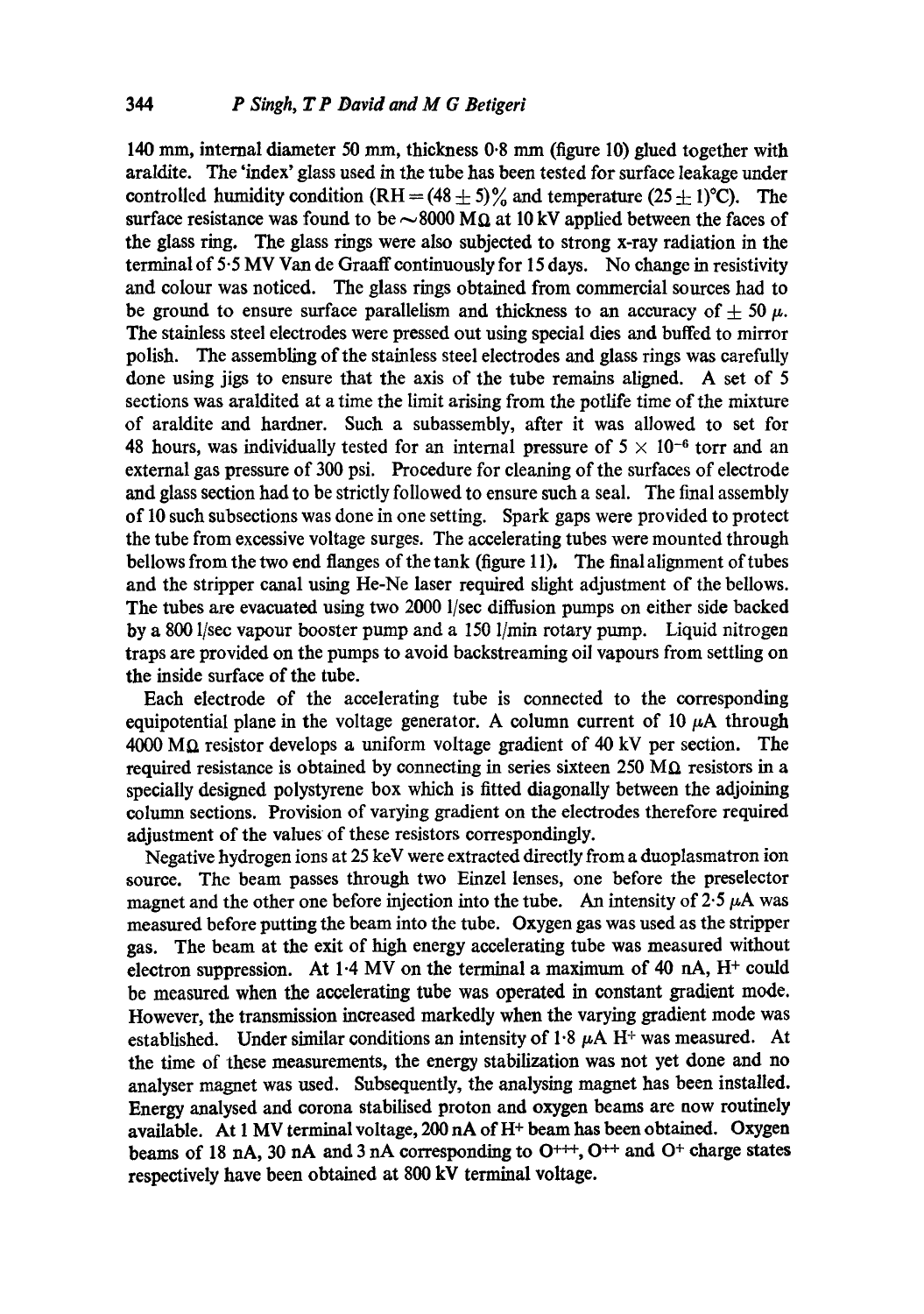

Figure 10, Glass ring and stainless steel electrode for accelerating tube.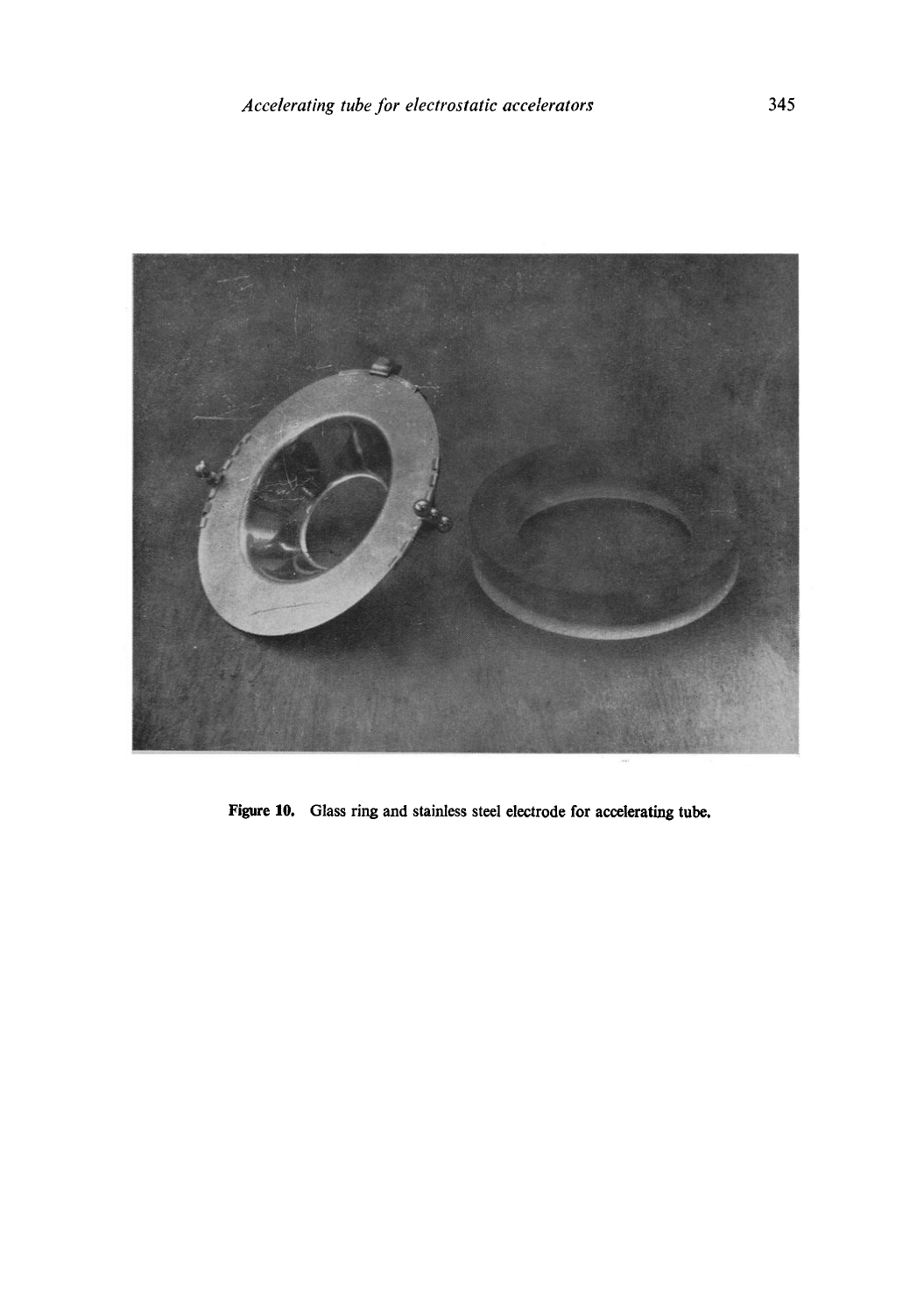

Figure 11. Accelerating tube assembly and the column structure.